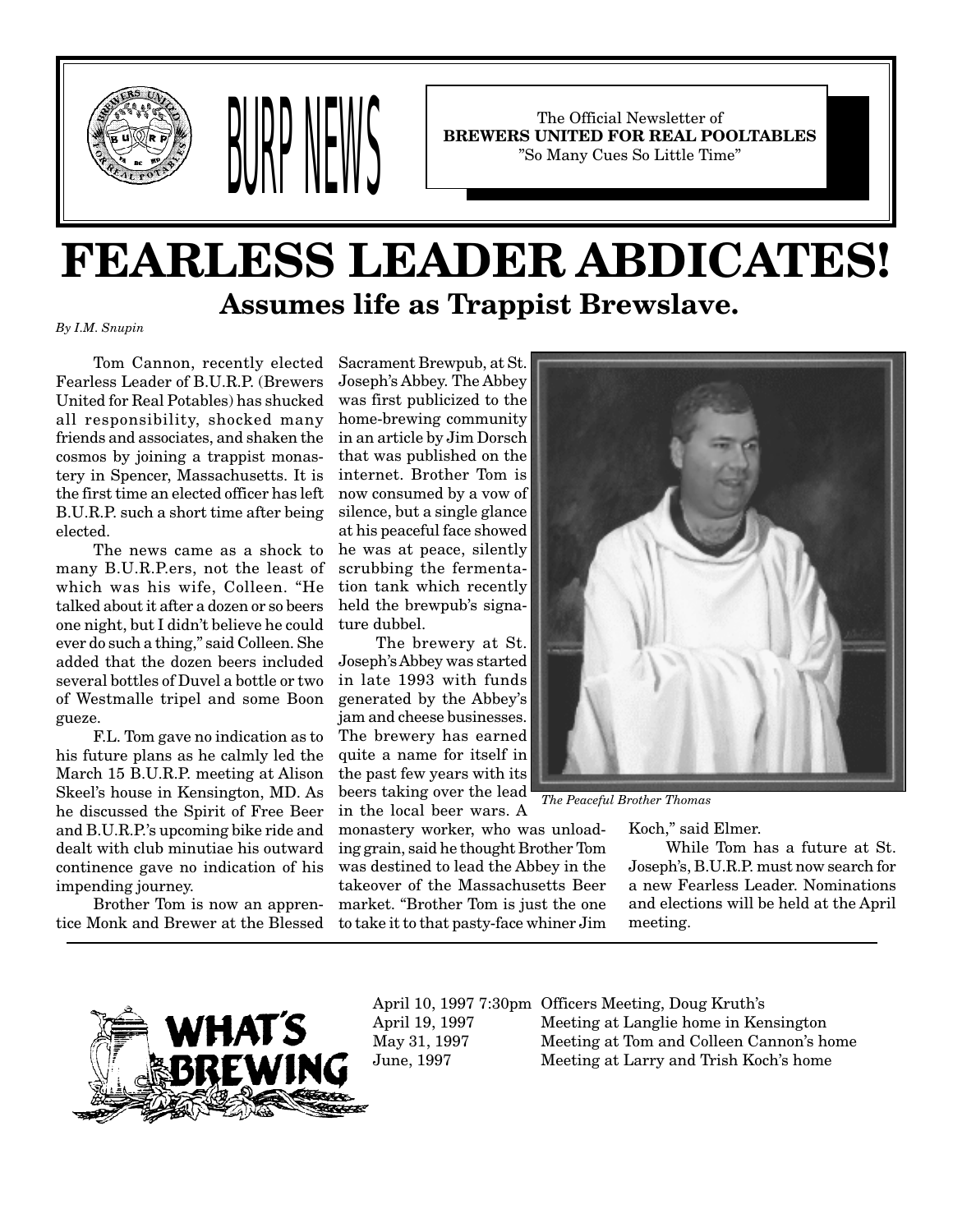## **BURP Shows at TRASH VII**

*Doug Ragazzini, Minister of Lucre.* Pittsburgh, PA Sunday March 23, 1996

I'm happy to report that BURP had quite an impressive showing at the TRASH VII

homebrew competition in terms of Judging, Winning, and PR. It was a rather cold and overcast day here in Pittsburgh as the competition went on in a windowless Foundry Breworks where "the beer was served at the right temperature (thanks to the weather) as were the judges" according to fellow BURPer and Judge Jay Adams. Fortunately the Three Rivers Brewing Brewpub is just across the street from the partially constructed Foundry. All that stuck this competition out convened there afterwards to thaw their extremities and to partake of Three Rivers beer. Of note was the Spring Ale, their current seasonal which is now on tap.

The results were tallied and announced while folks were partaking at Three Rivers Brewing. What's reported below is only the BURP results, as heard from the coordinator.

A complete listing will be made available via the web at: http:// ralph.pair.com/trashvii.html

BURP took down 1 3rd place, 4 2nd place, and 1 first place awards as follows:

1st Place - American Pale Ale - Keith Chamberlain

2nd Place - German Ale - Jim Rorick 2nd Place - German Dark and Light - Delano "adjunct boy" Dugarm 2nd Place - ESB - Robert Stevens 2nd Place - Brown Ale - Jay Adams 3rd Place - Pilsners - Bob Dawson

BURP had an impressive showing of about 6 judges at this event as well. Of note was Robert Stevens getting a 5 second spot on the local news, which covered the event on both the 6pm and 11pm broadcasts. Congratu**Cannon Fodder**

I was impressed by the turnout at the March meeting. Many familiar faces but also lots of new faces and new members. Thanks to everyone for coming, and especially thanks to Alison Skeel for hosting. Alison is the prototypical BURP member. She brews a little bit, drinks a little bit, and helps the club out a lot. Believe me, the club would not run as smoothly without her, and we do appreciate it.

When thanking last year officers for their efforts, I forgot to mention our Ministers of Truth, Bruce Feist and Polly Goldman. Bruce and Polly have worked slavishly on the newsletter for the past three years, which qualifies as above and beyond the call of duty. The newsletter was consistently excellent, and BURP thanks them for their hard work.

How's BURP doing? You tell me. I've been getting some comments, but I would like to hear more. Over the next few months we will be discussing issues, and I would like to see membership input. Drop me an e-mail, or give me a call, or talk to me at a meeting - anything but a message tied to a brick thrown through my front window! What do we do good? What can we do better? Suggestions? Let's talk.

I hope you have been taking advantage of the mild winter to do some brewing. We got two brews done over the past few weeks. There's nothing better than full carboys (we've got Weizen and Maerzen going now). We're coming up on prime brewing season. Good fermentation weather,

lations to all who won and thanks to those that entered and participated on behalf of BURP.

About TRASH: TRASH is the Three Rivers Alliance of Serious Homebrewers - Pittsburgh PA, further information available on the World Wide Web at: http://ralph.pair.com/ trash.html

and if you're like us and brew outdoors, the weather is perfect. Time to get some of those brews going for entry into the BURP homebrew competition, The Spirit of Free Beer. Amongst the things BURP does well is throw a homebrew competition with probably the best and largest group of qualified judges on the east coast along with a stellar list of dynamite prizes, including, for the second year, brewing your prize winning beer at Virginia Beverage Company. Expect to see your competition entry packages soon (maybe before you read this), and enter early and often. Also, if you would like to volunteer to help with the competition drop Mark Stevens a line. We'll be needing people to help set up, prepare food, steward - there's lots to do. Get involved, and it will be a lot of fun.

One other thing to start considering is the AHA National Convention in Cleveland on July 16 through 19. Some of you may (or may not) remember the great time we had in Baltimore in '95. Cleveland, being only a six hour drive is close enough to try for some significant BURP presence. Colleen and I are planning on going, and we have had some response from other BURP members. Bottom line, if you are interested in going, let me know so we can arrange group transportation, if necessary, and start planning the BURP hospitality suite.

Well, that's all for now. Keep brewing, and we'll see you at Jamie and Paul Langlie's house on the 19th. And remember... It's April. All may not be quite as it seems.

## **NEW MEMBEERS**

*Bill Ridgely, Minister of Labeling*

Welcome this month to Paul Fiorino of Falls Church, John Head & Cathy Leppiaho of Falls Church, Rhone Resch of the District, Mark Schenden of Germantown, Jamil & Teresia Scott of Hamilton (VA), Bob Sheck of Germantown, and Bob Wilson of the District.

Hope to see you all at upcoming meetings.

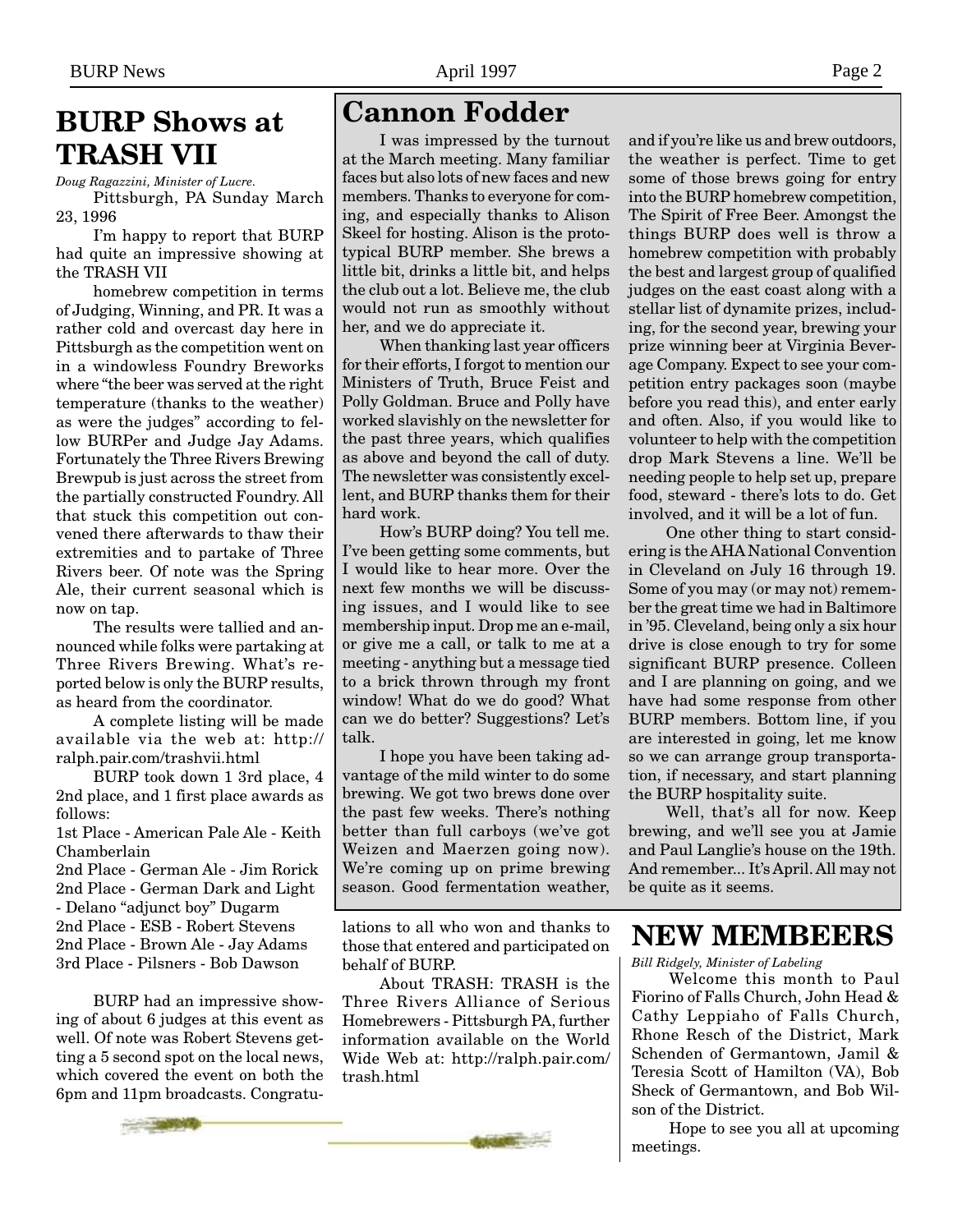## **Casket Conditioning**

#### *By Paula Goldschlager, BURP Mortician.*

Brewers in search of that genuine real ale character in the United States are often frustrated by the lack of proper wooden containers. Either they're too big (impractical), wax lined (nasty), have previously been used for whiskey (burnt flavor), or are refugees from a winery (extremely nasty flavor possibilities). So it was with great excitement that I first read on DC-Beer

about casket conditioning. "Just like a cask, but smaller, perfect for homebrewing" I thought. How right I was.

Casket conditioning, it turns out, is becoming the rage in brewpubs across America. By using the smallest caskets, brewpubs can make casket conditioned ale in amounts minimal

enough to be consumed before the inevitable oxidation attacks.

The true art of casket conditioning involves having the beer go through its very final fermentation and settling in the casket. It matures in the casket itself, which gives a flavor no bottle-conditioned beer can match. After the beers have been laid to rest, the true publican monitors the casket carefully, tapping it only when it is fully ripe. A brewpub using casket conditioning usually has a small basement storeroom packed solid with maturing caskets which are stored on recessed shelved in the wall. This room is sometimes called a vault or crypt. It's a real spine tingling sight.

Homebrewers who want to try casket conditioning should plan on some experimentation. First, you'll need to find an appropriate casket. You'll almost have to buy one new. Unless you happen to be lucky enough to find a brewpub or fellow homebrewer who's given up on casket conditioning, there's simply no good source for used caskets. Trust me, you don't want a used casket from any other source.

Before you even start looking for the casket, you should decide what wood you want. I am personally fond of French white oak, although you'd want to let it sit with water in it for a nished" to be sure that no odd additives are used in the manufacturing process. Since you want to avoid oxidation, when they ask, tell them, "no, it won't be an open casket ceremony." There's a rabid debate raging on rec.crafts.brewing about whether a lined or unlined casket is best. The answer probably lies in what style of beer you plan on casket conditioning. For example, if you are planning on



casket conditioning an oatmeal stout, the velvety smooth mouthfeel will be enhanced by use of a lined casket. If, on the other hand, you want a nice IPA, you're going to want an unlined casket so your beer can get full contact with the wood. For what it's worth, I'm using a child, lined white

few weeks to leach out the tannins. Others swear by American oak, poplar, and cherry. Although it is easy to find pine caskets, I strongly recommend against it, unless you are really fond of spruce beers or think that Pinesol goes well in beer. Beechwood is another possibility, although a megabrewer's beechwood aging process produces such insipid beer that the beechwood casket has lost its appeal.

Next, you'll have to learn the right terms so you get the correct type of casket. Just as you learned a whole new vocabulary for brewing measurements (firkin, barrel, etc.), there are funny words for casket sizes. For example:

Sizes: approx  $5$  gallons = "infant"

approx  $10$  gallons = "child"

approx  $30$  gallons = "adult"

approx 60 gallons  $=$  "very large adult."

You'll want to specify "unvar-

oak casket, and getting exceptionally smooth and silky milds and bitters off it.

Dispensing the beer is always an issue for casket conditioners. You don't really want to disturb the casket much, or your beer will be full of yeast. I've solved my own dispensation problem by mounting my beer engine directly onto my casket. I toss the beer line into the casket (I've drilled a hole into the lid for this purpose) and just march on up to the head of the casket and pull a pint. I have the casket on casters and ordered it with brass handles, so we can roll it from room to room.

Good luck, and happy casket conditioning!

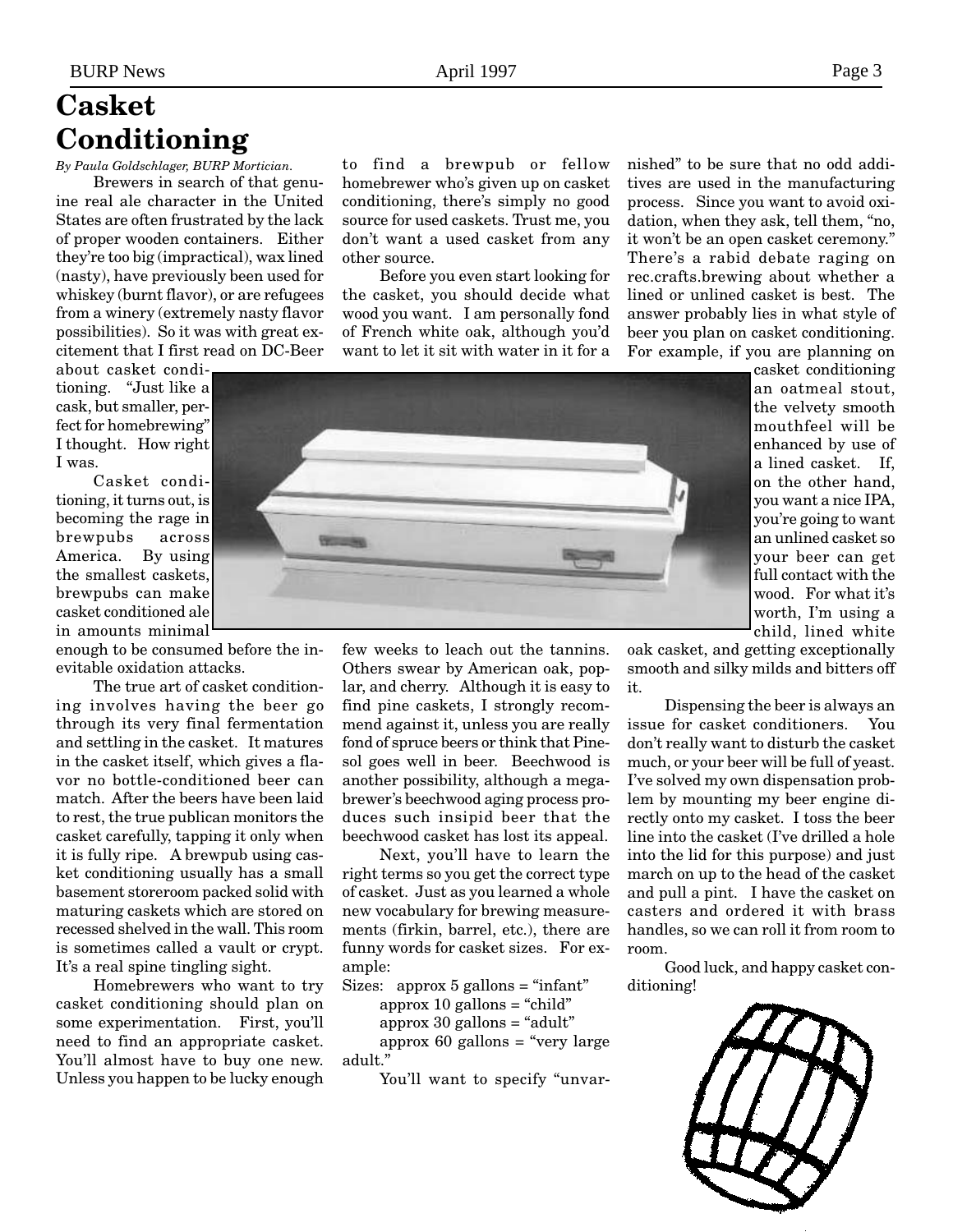## **May Competition Style: Pilsner**

*By Mark Stevens, Minister of Vulture.*

The May BURP club competition style is pilsner. Any continental pilsner is eligible, as are American lager variations, especially the new pre-Prohibition American pilsner style. Here are the style parameters we will use: Bohemian Pilsner, OG: 1044-1056, IBU: 25-40, Color: 3-5 SRM German Pilsner: OG: 1044-1050, IBU: 30-45, Color: 3-4 SRM Dutch-Scandinavian Pilsner: OG: 1044-1050, IBU: 25-35, Color: 2-4 American Lager: OG: 1035-1050, IBU: 8-22, Color: 2-8 Pre-Prohibition: OG: 1050-1070, IBU: 25-40, Color: 4-8

Bohemian Pilsner

4 pounds Alexander's Light malt

Partial-Mash, 5 gallons

4 pounds 2-row pale malt 1 pound carapils malt 1/4 pound wheat malt

extract

The 1997 BJCP style guidelines recognize 3 different variations on European pilsners: the classic Bohemian pilsner exemplified by Pilsner Urquell, a German adaptation exemplified by Warsteiner or St. Pauli Girl, and a Scandinavian-Dutch adaptation exemplified by Heineken. The difference between these is the German version is brewed from somewhat harder water, likely with different grains and hops than their

Czech cousins. The German pilsner is likely to be a bit drier and less malty than an Urquell. The Dutch and Scandinavian pilsners are essentially lower gravity versions of the German pilsner and are more likely to use some adjuncts.

Complicating matters, most American-style lagers are offshoots of the pilsner style. American lagers are often brewed with a base of 6-row pale malt and up to 50% adjunct content normally corn. A Newly-recognized

style is a class of American lagers commonly brewed before prohibition. This pre-prohibition pilsner is brewed with only 20% corn and 80% 6-row malt. It will be brewed a bit stronger and with more assertive hopping than normal American lagers.

More important than the differences are the similarities between all these beers—the elements defining the larger "pilsner" style. All pilsners are very pale-colored beers: normally, no higher than about 5 SRM, save pre-Prohibition which may go as high as 8 SRM. They are all normal-gravity beers, brewed to approximately 12 Plato (1048), though the pre-Prohibition brews will go higher. All will have a good hop character each with slight variations in hop nose and flavor. All key to the light color is pilsner malt, which is produced using very low kilning temperatures to inhibit melanoidin formation.

Daniels describes, in considerable detail, the brewing process used by Pilsner Urquell. The mash schedule is a very involved, time-consuming, triple decoction mash. I'll leave the details of it for you to read in Daniels' book (or one of the other sources describing it), but I will tell you that the first decoction takes 83 minutes to reach boil! The steps are mash-in at 95 F, Raise to 110.5 (over 83 minutes), Raise to 144.5 (over 55 minutes), and then raise to 167 (over 22 minutes). The beer is hopped with Saaz only, in three additions, to a level of 40 BU. Daniels cites the amount as being 400

1-1/4 ounce Tettnanger hops, boil 60 minutes 2 ounces Saaz hops, boil 60 minutes 1/2 ounce Saaz hops, boil 1 minute 1-1/2 ounces Saaz hops, dry hop in secondary Wyeast #2124 Bohemian lager yeast 3/4 cup corn sugar to prime

out. This recipe was adapted from one by Neil Gudmestad of the Prairie Homebrewing Companions. Neil's recipe took second place in the Midwest Homebrew Festival. I've changed his original recipe by dropping water salts and tweaking the grain bill, which included crystal malt. However, I've left his hopping schedule intact. If you are an extract-only brewer, drop the pale malt and steep the carapils and wheat, then increase the Alexander's extract to 7 pounds and brew as usual. If you are an all-grain brewer, drop the extract and use 9-1/2 pounds of 2-row rather than 4, or use your own judgment as to how much 2-row or pilsner malt it will take to hit a starting gravity of about 12 Plato.

Mash in grains at 125 F. for 30 minutes. Raise to 158 F. and hold for about 35 minutes. Mash out at 170 F. for 10 minutes. Sparge. Add extract and bring to boil. Hop as indicated above. Chill and pitch yeast. Ferment 4 weeks at 50 degrees F. Rack to secondary, add dry hops, and lager 7 weeks at 40 F. Prime and bottle, or keg.

> will be generally clean with no fermentation by-products.

Ray Daniels' new book, "Designing Great Beers" provides great information about developing recipes for most of the classic beer styles. His chapter on pilsner beers provides excellent information, especially for the classic and popular Bohemian pilsner. Daniels begins by discussing the ingredients: 2-row Moravian malt for the base grist, Saaz hops, and soft water with under 50 ppm total hardness. The

grams per hectoliter, which is equivalent to 2-2/3 ounce in a 5-gallon batch. The boil takes 4 hours with hops added at the beginning of the boil, the midway point, and 30 minutes before knock-

To formulate recipes, Daniels analyzed second round recipes from the AHA National Homebrew Competition. He found most entries were, not surprising, allgrain recipes. The malt was typically either pilsner malt or 2-row pale malt, and occasionally a

little carapils. Most homebrewers do not do a decoction mash, but instead do a step mash which includes a protein rest when working with pilsner malt, or a single-step infusion mash when working with 2-row pale malt.

Extract brewers are probably at a disadvantage with this style because most light extracts are darker than the style demands. Extracts tend to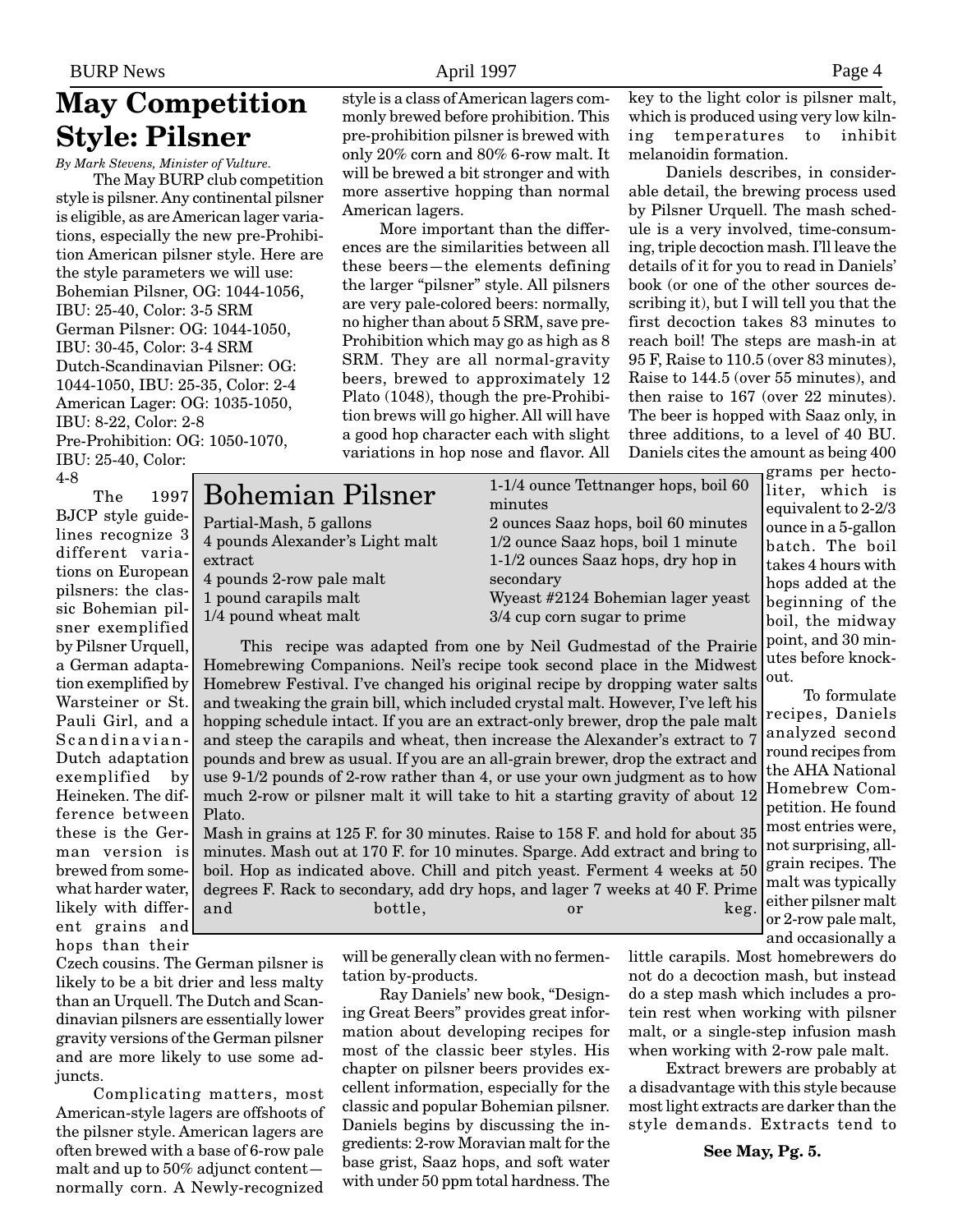## **BURP Club Competitions**

*By Mark Stevens, Minister of Creature.*

I missed the March meeting, but the alt and kolsch contest went off without a hitch, thanks to Becky Pyle. Thanks are also due to those few hardy souls who entered and judged. We didn't get many entries for this contest, but I'm sure it's because most of you are brewing bocks for the April contest, or maybe some pilsners for the May contest. In any case, congratulations to this month's winners: 1st place: Mike Horkan for an alt 2nd place: Greg Griffin for an alt 3rd place: Steve Marler for a kolsch

The April competition will be bock. This is also an AHA Club-Only Competition, so if you win, be prepared to provide a couple extra bottles of your elixir to the Minister of Culture for BURP's entry to AHA.

Here are the style guidelines for bock beers—straight out of the 1997 BJCP Guidelines:

Traditional Bock: A strong lager with an intense malt flavor and aroma, yielding the impression of sweetness without much actual residual sugar present. Hops are used only to balance the intense maltiness. Dark bocks often include some dark roasted malt, adding some roastiness to the malty

### **May, From Pg. 4.**

darken with age, and will darken in the kettle—especially when small amounts of wort are boiled and then diluted, as is common practice among extract brewers. A full-scale boil can help reduce this tendency, as can shopping for fresh malt of the lightest types available.

According to Daniels, most homebrewers do not adjust the water chemistry, although some soften their water by blending tap water with distilled water, lowering the mineral content but not eliminating them. For hops, most winning brewers used 4 additions, with Saaz being the most common followed by Hallertau and Tettnang. For yeast, most used the Wyeast Bohemian lager yeast. The common fermentation schedule was a

complexity of pale and high-kilned (Munich and Vienna) malts. Deep amber to dark brown. Full bodied. Commercial examples: Aass Bock, Spaten Premium Bock. OG: 1064- 1074. IBU: 20-30. Color: 20-30 SRM.

Hellesbock/Maibock: A pale form of bock. Usually rich medium gold. Compared to a traditional bock, they tend to be less malty and more obviously alcoholic. Otherwise, the style parameters are similar. Commercial examples Hacker-Pschorr Maibock, Wurzburger Maibock. OG: 1064-1068. IBU: 20-30. Color: 4.5-6 SRM.

Doppelbock: A bock beer of higher than normal strength, generally 7.5% alcohol/volume or higher. Tawny to dark brown although pale versions exist. Very rich, intense maltiness and full body to counter the effect of the high alcohol level. Commercial examples: Paulaner Salvator, Ayinger Celebrator, Spaten Optimator, Tucher Bajuvator, EKU 28. OG: 1072-1120. IBU: 17-40. Color: 12-30 SRM.

Eisbock: The strongest form of bock, formed by freezing dopplebock and removing the ice, thereby concentrating the alcohol. Very full-bodied with increased sweetness and warmth. Amber to dark brown in color. Commercial examples: Kumbacher Reichelbrau Eisbock. OG: 1092-1116. IBU: 26-33. Color: 18-50 SRM.

primary ferment at 50 degrees F for 13 days, followed by lagering at 40 degrees for 32 days. If you are interested in producing clean lagers, I would recommend reading Jim Busch's 2-part series on lager brewing that appeared in Brewing Techniques. Jim advocates lagering at temperatures around freezing.

Further Reading:

Busch, Jim, "Stepping up to Lager Brewing—Part I: An Overview of the Brewing Process," in Brewing Techniques, May/June 1996, Vol. 4, No. 3, page 24.

Busch, Jim, "Stepping up to Lager Brewing—Part II: Chemistry of Cold Storage," in Brewing Techniques, July/August 1996, Vol. 4, No. 4, page 24.

Daniels, Ray, "Designing Great

## **Spirit of Free Beer**

*By Mark Stevens, Spectre of Culture* Competition: June 7

Entries Due: May 30 at drop-off points, or bring them to the May 31 BURP meeting.

Planning is well underway for this year's Spirit of Free competition. Besides the change in venue and the addition of mead and cider categories, there are some other changes this year. First, to encourage more entries, we've adopted a sliding fee schedule. The first entry will be \$6, the second will be \$5, and each additional entry will be \$4. We've also added more drop-off points to make it easier than ever for brewers to enter. As always, we expect a lot of good prizes in addition to the ribbons. The best of show winner will get to scale up the winning recipe and brew it at Virginia Beverage Company. This is a great opportunity, an eyeopening experience, and a lot of fun, at least that's what Robert Stevens, who won the competition last year, told me.

Competition entry packets are now available. If you didn't pick one up at the March meeting or get one in the mail, contact Mark Stevens (540) 822-4537, stevens@stsci.edu.

As always, we need volunteers to make the competition work. Anyone interested in judging can contact Greg Griffin (703) 841-1047, gmgriff0@wcc.com. If you'd like to be a steward, contact Bill Newman (301) 977-3695.

Beers," Brewers Publications, 1996.

Fix, George, "Explorations in Pre-Prohibition American Lagers," in Brewing Techniques, May/June 1994, page 28.

Frane, Jeff, "Brew Traditional European Pilsner," in Brew Your Own, September 1996, page 19.

Miller, Dave, "Continental Pilsner," Brewers Publications, 1990.

Renner, Jeff, "Reviving the Classic American Pilsner—a Shamefully Neglected Style," in Brewing Techniques, September/October 1997, page 70.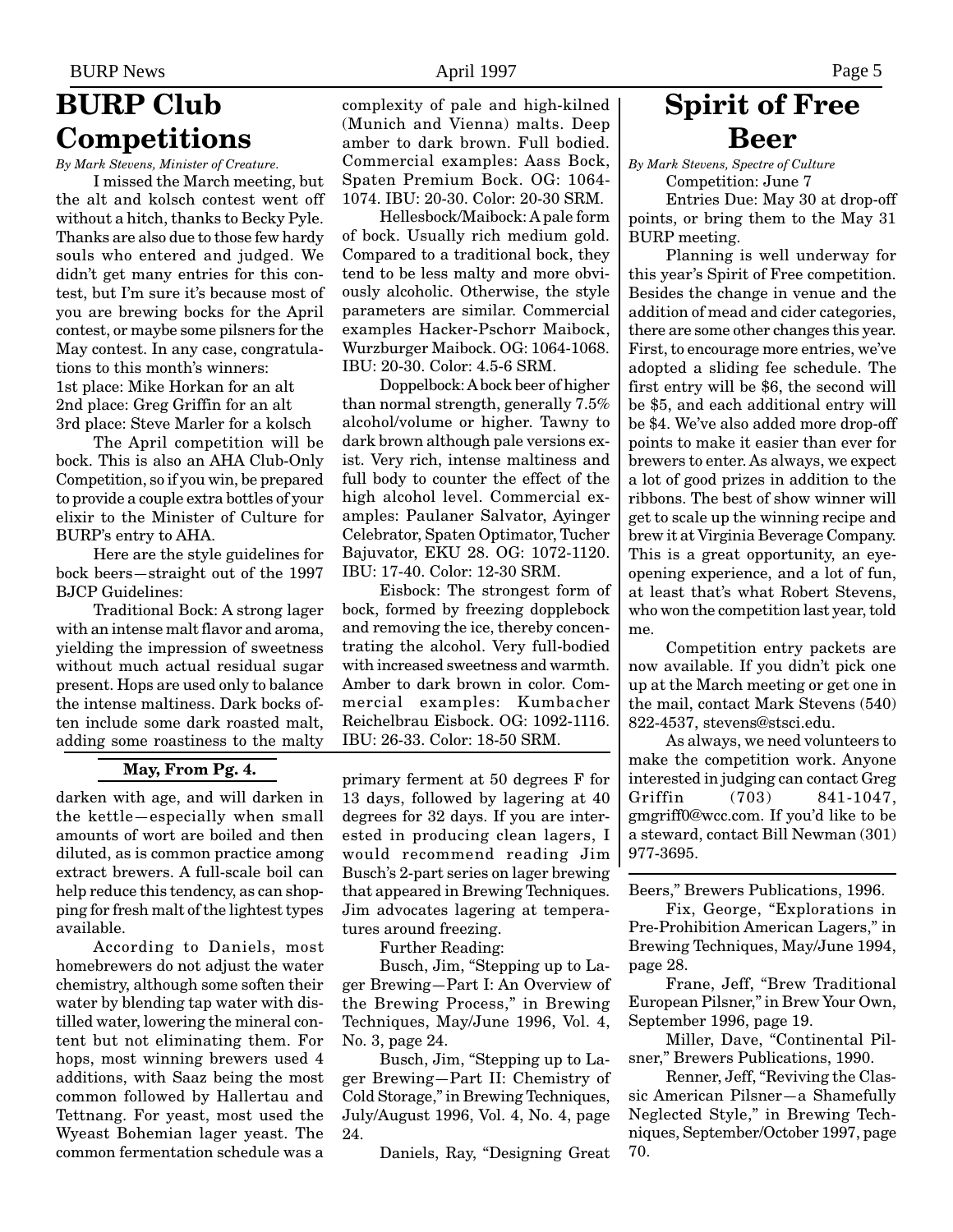## **March Meeting Report**

*By Dan Brown, Professor of Trifles.*

April fifteen was yet another wonderful BURP meeting, thanks largely to Alison Skeel, the most generous host, who opened her house to the BURP horde. The meeting was well attended including many new members. People were generous with offerings of both food and beer.

The raffle, organized by Doug Kruth and run by the Fearless Leader, Tom Cannon was generous this month. Some of the bounties included Guinness shirts, just in time for St. Patricks day, A goodly number of bags of hops, provided by Dave Pyle, a really nice assortment of Beer signs, trays, mirrors and the like, which had been procured by Polly and Bruce at a recent Brewerania show.

Many BURP members were able to "fix" their way into getting a raffle prize.

Outdoors, a silent auction was held to distribute the remainder of Mr. Semler's brewing equipment. Burp members were able to purchase needed items such as a corona mill and cornelius kegs. Doug Kruth collected the proceeds.

Dave and Becky Pyle organized the competition with Lynne Ragazzini, Colleen Cannon and Christine Newman as judges. Mike Horkan, Greg Griffin and Steve Marler walked away with the ribbons.

All in all it was a pleasant Saturday afternoon. Thanks to all who attended and Many thanks to Alison Skeel



*Some of the many raffle prizes*

## **Competitions in Our Region**

By Mark Stevens, Minister of Science.

The big news for anyone interested in homebrew competitions is, of course, BURP's Spirit of Free Beer, scheduled for June 7. See the article elsewhere in this issue for details.

The AHA National Homebrew Competition is coming up fast. BURPers who want to enter the competition can bring entries to the April meeting, along with your payment, and BURP will ship them to the com-

petition for you. Our entries will go to Atlanta. First-round judging for the northeast will take place in Lancaster PA on May 17-18. I haven't seen the judge packets for this yet, but they should, hopefully, be out soon.

Also on the agenda in our region: 5/17/97: Middeltown VA. Belle Grove Plantation "Of Ale and History" beer festival and homebrew competition. Contact John Cole, (800) 760- 4062.

6/7/97: Spirit of Free Beer

6/22/97: Downingtown PA. Buzz Off. Entries due 6/16. Contact Robert Mattie, (609) 873-6607 or email robert.mattie@sb.com.

# **Burp Officers**

**Office Officer Phone** Fearless Leader Tom Cannon (703) 204-2256 H Minister of Wendy Aaronson (301) 762-6523 H Education (301) 594-5649 W Minister of Culture Mark Stevens (703) 273-2108 H Minister of Truth Dan Brown (703) 271-6310 H Minister of Bill Ridgely (703) 971-5744 H Propaganda (301) 827-1391 W Minister of Finance Doug Kruth (703) 671-0857 H Libeerian Bob Cooke (703) 451-1540 H Minister of the Web Lynn Ashley (703) 522-5308 H

### BURP Finances

**3/1/97**

*By J. Kruth. Abyssinian*

|                                      | V 1/V 1     |
|--------------------------------------|-------------|
| <b>Category</b>                      | 3/23/97     |
| <b>Inflows</b>                       |             |
| <b>Interest Earned</b>               | \$6.13      |
| Membership +                         | \$235.00    |
| Promotions +                         | \$40.00     |
| Donations +                          | \$500.00    |
| Receivable                           | \$5.00      |
| <b>Total Inflows</b>                 | \$786.13    |
| <b>Outflows</b>                      |             |
| <b>Competition SoFB</b><br><b>97</b> | \$81.90     |
| <b>Education - BJCP</b>              | \$84.48     |
| Internet Fees                        | \$50.00     |
| Membership - G&A                     | \$2.82      |
| Newsletter                           | \$1882.48   |
| Donations                            | \$222.51    |
| <b>Total Outflows</b>                | \$2324.19   |
| Overall Total                        | $-$1538.06$ |
| <b>BURP Account Balances</b>         |             |

| \$0.00<br>\$0.00<br>\$5.00<br>\$3,061.06 |
|------------------------------------------|
| \$2742.38<br>\$5,808.44                  |
|                                          |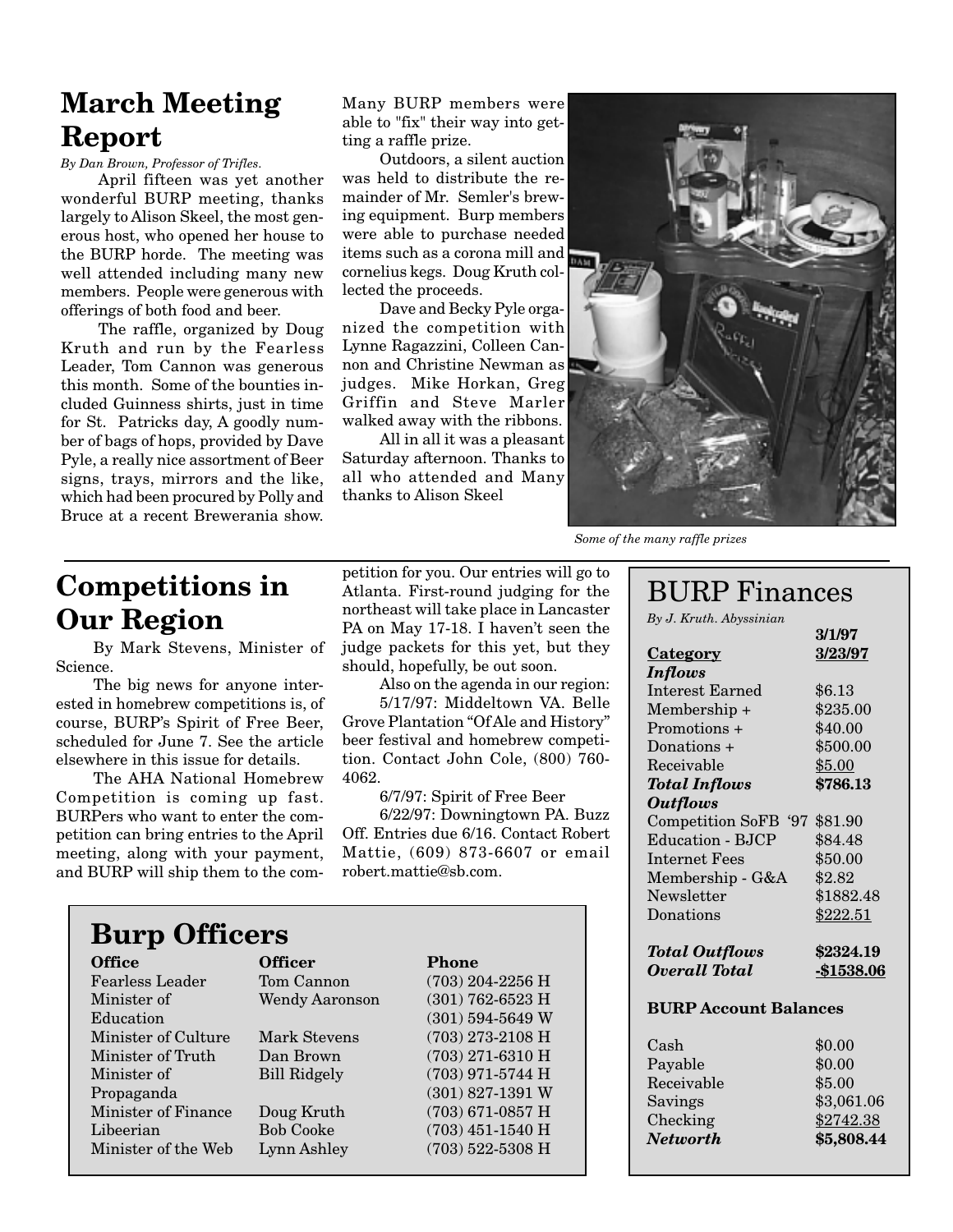### **BURP Net Report**

*By Lynn Ashley, BURP Net Wortmaster.* lynn@emailaddress.com

Progress on BURP Net continues. On the 20th of March BURP Net added operation under its domain name URL: http://www.burp.org/ while retaining operation of the temporary site. Unfortunately, as some of you may have encountered, the new URL is not reliable. This situation may continue until the Internic re-registration process is completed. BURP Net's temporary URL at http:// www.mnsinc.com/lashley/burp/ will remain in operation until after http:// www.burp.org/ is reliably established.

Mark Steven's Spirit of Free Beer pages, with information for contestants, has been available on BURP Net since mid-February. Working with Greg Griffin and Bill Newman we recently added pages calling for judges and stewards and providing judge registration forms. Standard browser forms, which allow for on-line registration from your browser, are not

## **BURP EDUCATION UPDATE**

*By Wendy Aaronson, Minister of Discipline*

IMPROVE YOUR BREWING SKILLS BY ATTENDING TECHNI-CAL SEMINARS! Plans are underway to schedule four technical sessions in the next few months. These are: Doctor Beer, Introduction to Mashing, Yeast Culturing, and Water Seminar. Seminar dates and locations will be announced at the next meeting and in the next newsletter. If you have an interest in any of these classes or you have ideas for future classes, please give me a call at 301- 762-6523. All classes will most likely be held on a weekday evening. I would also like to schedule the class in a location where the majority of interested people live.

DON'T TOSS THAT BAD BEER! Actually, I'm looking for beer that has fermentation flaws so that it can be tasted and discussed during the docavailable on the account where BURP Net's temporary site is located. BURP Net's new home will allow them and they will be implemented soon at http:/ /www.burp.org/.

The new site also has weekly statistics which show the number of "hits" for each page. This will allow tracking of what is popular on BURP Net. So far, the feedback from BURPers clearly suggest that the BURP Calendar is the most useful page.

At the March BURP meeting, Bob Cooke, BURP's Libeerian, provided a diskette of the entire BURP Libeery. That information has been coded and is now available on BURP Net. The listing was divided into sections. Please let me know if you find mis-classified entries.

Also, at the last meeting, Finance Minister, Doug Kruth, suggested that we have a computer at the next meeting to allow BURPer's who do not have web access a chance to surf BURP Net. We will try to have that available at the 19 April meeting.

Near-term BURP Net projects

tor beer and troubleshooting class. The beer doesn't need to be bad, just flawed from a process perspective. I need a minimum of three bottles, but a six pack is preferred. I will maintain strict confidentiality for all contributors. I really mean it; this is not an April Fools gag. By the way, my bad beer makes a terrific soup stock.

ARE YOU READY FOR ALL-GRAIN BREWING? NO EQUIP-MENT? NO EXCUSE! Bob Dawson has kindly offered to lead the Mashtun/Lautertun construction workshop if there is interest. To complete the all- grain setup, he has also offered to hold a keg-cooker workshop. If interested in these workshops, please call me.

INTIMIDATED BY ALL-GRAIN? DON'T BE! BURP is fortunate that we have quite a few worldclass amateur and professional brewers. These brewers are usually happy to have an associate help them in this all day or night process. In fact, Bill Ridgely will be brewing a weizen using a modified decoction method on

include completing the internet reregistration process, expanding the links page and reorganizing the main list of internal links to accommodate future expansion. Of course, as always, the highest priority will be given to keeping the BURP Calendar current. To that end, if you know of beer-related events, which BURPer's would like to know about, please let me know and I'll publish them. Also, if anyone has a copy of any of the Spirit of Belgium competitions results, preferably in machine readable form (keyboards & OCR being the machines of last resort), please send me a copy. The same holds for #1-3 Spirit of Free Beer results. The 1995 and 1996 SoFB results are already on BURP Net.

Well enough for now. Next month, I'll update you on what we accomplish over the coming month and discuss plans for future expansion. BURP Net: http://www.burp.org/ (in progress)

BURP Net: http://www.mnsinc.com/ lashley/burp/ (temporary)

April 5. His setup is inside/outside rain or shine. If interested, give him a call at 703-971-5744 or e-mail ridgely@burp.org. The limit is 3 people. Greg Griffin also plans to brew a weizen using a traditional double decoction on April 12 or thereabouts. He has space in his small kitchen to accommodate one or two people. If interested, give him a call at 703-841- 1047.



*Wendy Aaronson*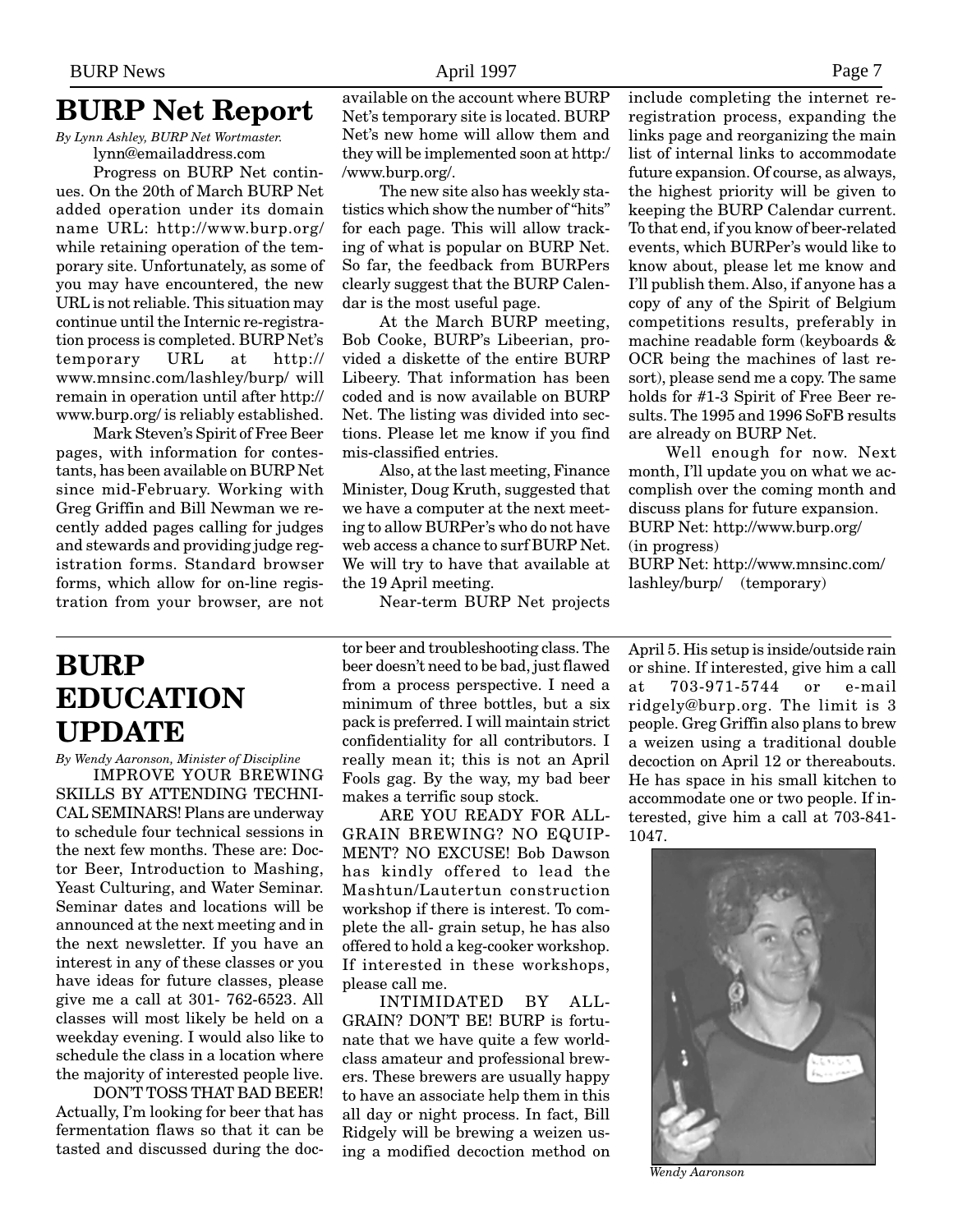### **Tasty Travels with Bruce Long Island Revisited**

*By Bruce Feist, Grand Nagus.*

My company is headquartered in the center of Long Island (in New York, for any foreign readers), which is why I've been there several times since I started writing this column. I returned in mid-March, to get trained rather than train others (which is more usual), and had a welcome surprise. A free tourism pamphlet that my hotel left in my room had names and addresses of no fewer than six Long Island brewpubs! I had no idea that there were that many of them. So, instead of continuing to revisit the one I've written about previously, I have new grist for the mill that ought to last for several more such trips.

On March 13, I explored the Brick House Brewing Company, which is in Patchogue (which I discovered is pronounced Patchog, with the accent on the first syllable). I had some trouble finding it at first, and stopped off at a Burger King to ask for directions (or use a pay phone if that failed). The staff was clueless, but a patron jumped in and told me that it was nearby, and gave directions which worked. She also commented that although she hadn't had the beer, the food there was wonderful; this heartened me; if you can't trust the gourmet inclinations of a Burger King customer, what can you trust?

Anyway, the brewpub is in a small but fairly busy business neighborhood, not far from an impressively decrepit abandoned warehouse. The overall feel was not unlike our local Virginia Brewing Company, although it seems much smaller; it's an attractive establishment with a courteous and fairly efficient staff.

Their beer selection is small. In addition to guest beers, they had three of their own brews available. A sampler of four six-ounce beers was available for \$4.00. I was surprised at the fact that the number of beers in the sampler exceeded that of their brews; I asked our waitress about this, and she explained that the fourth would

be a guest beer (in this case Bass Ale). This seems analogous somehow to a dummy hand in bridge.

The first beer in the sampler was Patchogue Pilsener. This pale yellow, very clear beer, seemed about on target. It had a good hoppy bitterness with an underlying sweetness, and some fruitiness. I found some harshness in the flavor, and the carbonation seemed somehow biting as well - more like a soft drink than a beer. The combination made my tongue tingle. There was a slight, not unpleasant, residual sourness. All in all, a fairly good beer for its style, despite some minor flaws. I would rate it at three beer mugs out of five.

I then tried the Main Street Ale. Slightly darker than the Pilsener, this was also very clear. It had less bitterness; a pleasant sweet nuttiness dominated its flavor, followed by a lingering bitter finish. I'd give it three and a half beer mugs.

Finally I tried the Brickhouse Red. Unlike the other beers, this one was very cloudy, and copper in color. It had a slightly chalky odor. As for the flavor, there was a rich, complex fruitiness with mild caramel notes; it had a pleasant bitter finish. This was my favorite of the three; I give it four out of five beer mugs.

For food, I ordered an appetizer of oven roasted Portabellos. There was actually only one mushroom when it arrived; it was large, and served cold under a bed of greens, and with a cheese that looked like Feta but was creamy and sweet. I asked the waitress what the cheese was; she said that she was pretty sure that it was some sort of goat cheese, but couldn't elaborate. Whatever it was, I enjoyed it and the dish in general. For a main course, I chose Cedar Planked Salmon; unfortunately, the waitress reappeared shortly thereafter and told me that they were out of it. I ended up with a pair of rather good pork chops instead, served with a side of shallot mashed potatoes. The desserts looked good, too; they had a zebra cake which looked rich and chocolatey. Sadly, I was feeling virtuous, and didn't try it.

All in all, I liked this brew pub, and rate it at a composite of 3.5 beer mugs out of five. The beers are clean and interesting, if not perfect, the food is quite good, and the atmosphere is pleasant enough. The wait staff, based on our waitress, is average in their attention, and congenial; I would have liked a bit more initiative, though; she ought to have volunteered to find out exactly what kind of cheese was served with the portabello when I expressed interest. All in all, the Brick House is well worth a visit if you're in the area.

To conclude, here's a list of the Long Island Brew Pubs: Atlantic Brewing Company 4556 Austin Boulevard Island Park, NY 516 432-2739 Brick House Brewing Company 6771 West Main Street Patchogue, NY 516 447-2337 Long Shore Brewery 1100 Stewart Avenue Garden City, NY 516 227-0890 Long Island Brewing Company 111 Jericho Turnpike Jericho, NY 516 334-BREW Southampton Publick House 40 Bowden Square Southampton, NY 516 283-2800 There's also a microbrewery: Cobblestone Winery and Brewery 268-70 Broadway Huntington Station, NY 516 673-3710

If you go to any of them, let us know how they are!

#### **Tasty Travels goes to Ohio**

*By Bruce Feist, World Traveler.* Burkhard Brewing Company 3700 Massillon Rd Uniontown, OH 44685

An Ohio client wanted some training; off I went! I had never spent a significant amount of time in Ohio before, so I looked forward to finding the available brewpubs. The one I found, Burkhard Brewing Company, is rather old for a brewpub. It's an attractively furnished, upscale place.

I started with Northstar, which was described as a light American-

**See Tasty, pg 9.**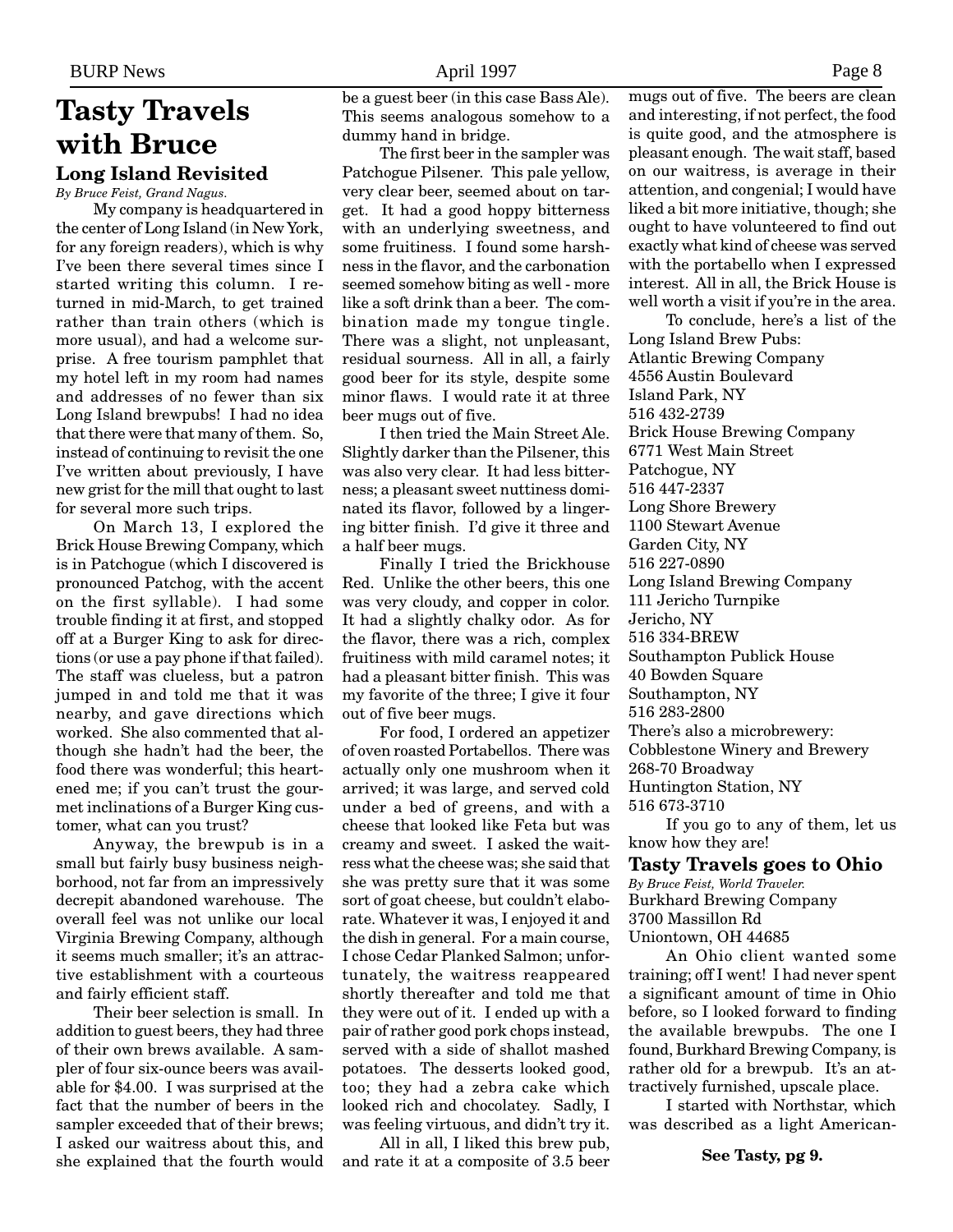#### **Tasty from Page 7.**

style beer. It had a slightly sweet flavor, with little aroma. Well, with a description like that I wasn't expecting anything profound.

I continued with Weitecliff Bitter. This was a good British bitter. It had a distinct, but not overpowering, bitterness with a good hop flavor and finish.

Next I tried a cask-conditioned India Pale Ale. This one tasted a bit oxidized; oddly, it had little bitterness or hop character. It seemed a bit smokey, and generally wasn't to style in my opinion.

Gathering my courage, I tasted a Belgian Plum Ale. I was suspicious, having never encountered such a thing in Belgium; on the other hand, adding plum to a beer sounds like a fairly Belgian thing to do. To my surprise and delight, this beer was not overpoweringly sweet, and actually had noticeable plum flavor. It even smelled lambic-like. In short, it was a lot like, well, a Belgian Plum Ale.

The Mug Ale is a Nut brown ale. It's based on a 110-year old recipe (I told you that Burkhard's had been around for a long time!). Its aroma was slightly sweet; its flavor was more so, with an intense maltiness unfortunately tainted by the beginnings of a lactic tang. When I tried it, it was still good, but I suspect it deteriorated rapidly afterwards.

The notes for Eclipse proclaim it to be a roasty, dark, ale almost like a dry Irish Stout. They should just give in and call it a stout, although I think it's as close to a milk stout as an Irish. It is slightly roasty, and has noticeable sweetness.

The Sweet Stout was the surprise of the evening. This was the best balanced such beer that I have encountered. As its name suggested, it was very sweet, yet with a very well pronounced roastiness to offset the sweetness; both flavors were evident, with the sweetness predominating but not overwhelming. Well done!

The food was also very good. In short, this brew pub is a winner. Although not all of the beers were outstanding, several were very good, and the sweet stout was delightful.

### **Tasty Travels goes to Hell**

I had just told my boss about my request to switch departments. He told me that I still had to do one more consulting gig for him; I told him to go to hell. He just smiled, and told me that I had it reversed.

So, there I was, troubleshooting for the most rambunctious group I'd had to deal with since BURP's last homebrew competition. By the end of the day, I felt pretty much burned out. But, before I got there I had found the address of an infernal brewpub on the web, and I decided that some good had to come of the experience. I scraped up the energy, and headed off.

I didn't care for the neighborhood, and the decor wasn't as upscale as most brewpubs I've been to recently. It rather reminded me of the early days of Bardo, with its huge black cavernous areas. It had more people screaming in agony at the tables, though, and seemed unseasonably warm.

I saw a number of the brewers. There were surprisingly many of them, given that the pub serves only three beers (plus a fourth holiday beer on occasion, which appeared to be a knockoff of Old Nick). Most had originally worked at mega-breweries; a couple had claimed to be microbrewers, but had apparently never brewed commercially at all when the truth was found out. Others had been homebrewers who were careless with sanitation, used old ingredients, or entered spoiled beers in competitions claiming that they were Belgian.

Several brews were on tap. All smelled sulphury, unfortunately; it must have been because of the strain of yeast that they were using. I started off with the Helles. I didn't think that this beer was true to style; it was dark and rank, with a bitter finish. I almost choked on something floating in it, which turned out to be a rat trying to escape. After a few sips, I decided to skip the rest and move on to something different, but my waiter threatened to rip my soul asunder if I didn't finish it. I decided to be polite and do so, although I noticed that its glass appeared to be dissolving. If I had been confronted with this beer during a homebrew competition, I think I would insist upon giving it a score under 19, the usual minimum.

I moved on to the next beer. It was a Helles Bock., and came in a glass with a picture of a demonic black goat on it, eyes spitting fire. It was rather like the previous beer, but not as subdued, and with so much fusel alcohol that it kept catching fire from the ambient heat level. Once my nose adjusted to the other aromas in the area, I noticed an unusual rotting odor coming from it. When I noticed my waiter not looking, I poured it out on the floor, but it crawled back in. I eventually managed to surreptitiously swap it for an already-emptied glass in front of another patron. Shortly after he sipped it, his head exploded, improving the smell of the area.

I wrapped up the evening out with a pint of the house's most famous beer: a special edition of Duvel made by defrocked Trappist monks, who chanted backwards during a tour of the brewery that I took before my meal. I asked what ingredients they used, but they weren't talking. This beer was ruddy in color; and had an oddly metallic taste despite its obviously high alcohol content. The waiter confided in me that he was pretty sure that this beer was made out of the fermented blood of unbaptized infants who died before they woke. I pointed out that if it was made from fermented blood rather than malt, this disqualified it from being a beer at all. I'm no Reinheitsgebot-stricken German, but I have my limits! The waiter stalked off to find the brewmaster. Enraged and humiliated, the two of them hurled me out of their establishment; I found my way back to the office (it really wasn't so far, once I knew the way), and then headed out to Old Dominion for a more conventional beer.

All in all, I can't strongly recommend the beers of Hell. Although rich in character, they are not truly to style, and can be intimidating to newcomers. The atmosphere frankly stank, and I never got to try the food. I must say that the wait staff was attentive, though. All in all, I rate it at 1.5 out of 5 beer mugs.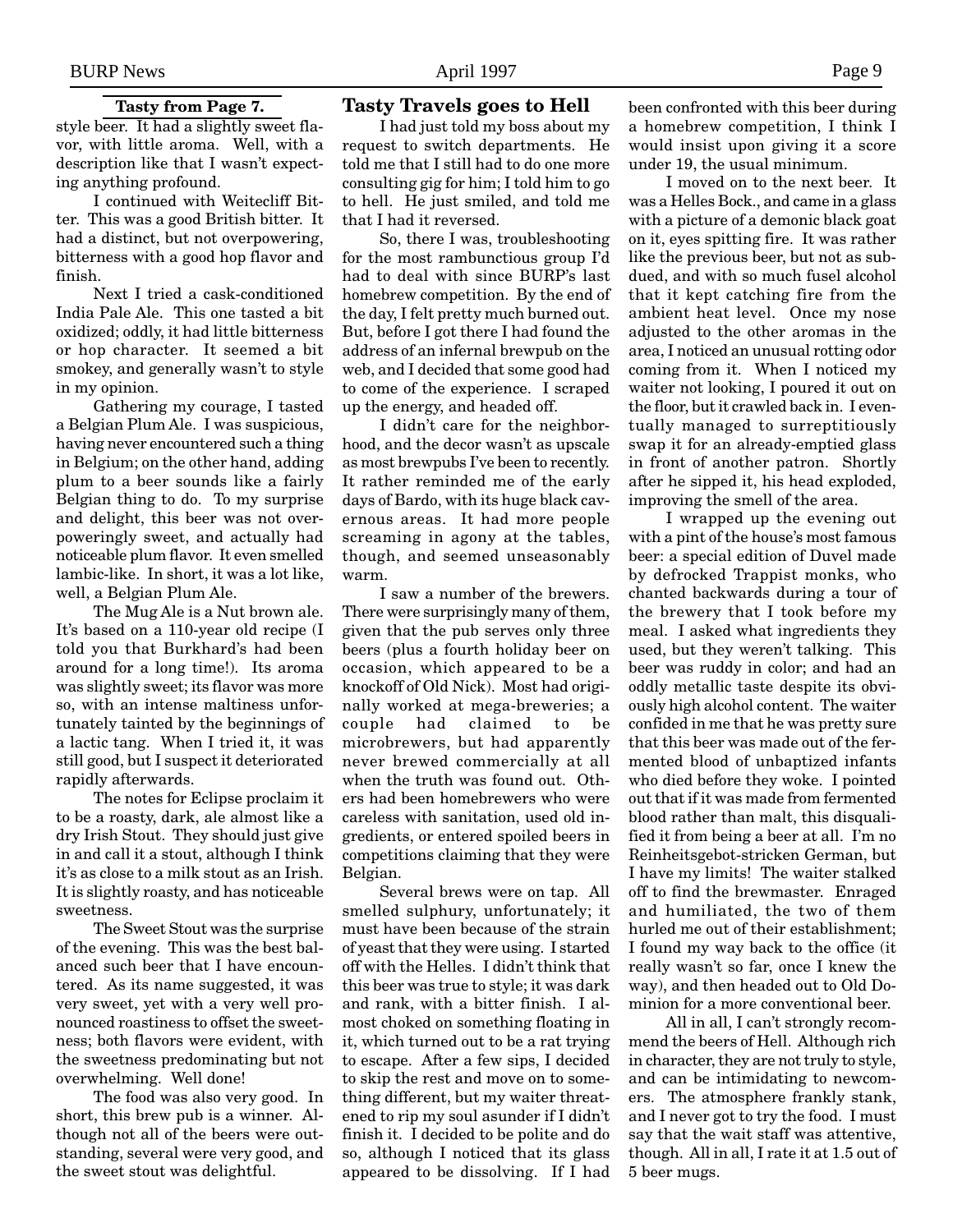### **Andy's European Beer Journal: Special Edition: A Travel Guide for Great Britain**

*By A.Anderson, International Affairs Minister.*

A British friend, presently living in the States, sent me this Travel Guide for Americans planning to travel over to Great Britain. As several members of BURP have expressed an interest in visiting the home of Real Ale, this travel guide will prove an invaluable resource in smoothing over any potential cultural or communication problems. I heartily recommend that future visitors to Great Britain study this guide.

Vocabulary:

The Brits have peculiar words for many things. Money is referred to as "goolies" in slang, so you should for instance say "I'd love to come to the pub but I haven't got any goolies." "Quid" is the modern word for what was once called a "shilling" — the equivalent of seventeen cents American. Underpants are called "wellies" and friends are called "tossers." If you are fond of someone, you should tell him he is a "great tosser" — he will be touched. The English are a notoriously demonstrative, tactile people, and if you want to fit in you should hold hands with your acquaintances and tossers when you walk down the street. Public nuzzling and licking are also encouraged, but only between people of the same sex.

Habits:

Ever since their Tory government wholeheartedly embraced full union with Europe, the Brits have been attempting to adopt certain continental customs, such as the large midday meal followed by a two- or three-hour siesta, which they call a "wank." As this is still a fairly new practice in Britain, it is not uncommon for people to oversleep (alarm clocks, alas, do not work there due to the magnetic pull from Greenwich). If you are late for supper, simply apologize and explain that you were having a wank; everyone will understand and forgive you.

Universities:

University archives and manu-

script collections are still governed by quaint medieval rules retained out of respect for tradition; hence patrons are expected to bring to the reading rooms their own ink-pots and a small knife for sharpening their pens. Observing these customs will signal the librarians that you are "in the know" — one of the inner circle, as it were, for the rules are unwritten and not posted anywhere in the library. Likewise, it is customary to kiss the librarian on both cheeks when he brings a manuscript you've requested, a practice dating back to the reign of Henry VI.

One of the most delightful ways to spend an afternoon in Oxford or Cambridge is gliding gently down the river in one of their flat-bottomed boats, which you propel using a long pole. This is known as "cottaging." Many of the boats (called "yer-I-nals") are privately owned by the colleges, but there are some places that rent them to the public by the hour. Just tell a professor or policeman that you are interested in doing some cottaging and would like to know where the public yerinals are. The poles must be treated with vegetable oil to protect them from the water, so it's a good idea to buy a can of Crisco and have it on you when you ask directions to the yerinals. That way people will know you are an experienced cottager.

Food:

British cuisine enjoys a well deserved reputation as the most sublime gastronomic pleasure available to man. Thanks to today's robust dollar, the American traveler can easily afford to dine out several times a week (rest assured that a British meal is worth interrupting your afternoon wank for.) Few foreigners are aware that there are several grades of meat in the UK. The best cuts of meat, like the best bottles of gin, bear Her Majesty's seal, called the British Stamp of Excellence (BSE). When you go to a fine restaurant, tell your waiter you want BSE beef and won't settle for anything less. If he balks at your request, custom dictates that you jerk your head imperiously back and forth while rolling your eyes to show him who is boss. Once the waiter realizes you are a person of discriminating taste, he may offer to let you peruse the restaurant's list of exquisite British wines. If he doesn't, you should order one anyway. The best wine grapes grow on the steep, chalky hillsides of Yorkshire and East Anglia try an Ely '84 or Ripon '88 for a rare treat indeed. When the bill for your meal comes it will show a suggested amount. Pay whatever you think is fair, unless you plan to dine there again, in which case you should simply walk out; the restaurant host will understand that he should run a tab for you.

Transportation:

Public taxis are subsidized by the Her Majesty's Government. A taxi ride in London costs two pounds, no matter how far you travel. If a taxi driver tries to overcharge you, you should yell "I think not, you charlatan!", then grab the nearest bobby and have the driver arrested. It is rarely necessary to take a taxi, though, since bus drivers are required to make detours at patrons' requests. Just board any bus, pay your fare of thruppence (the heavy gold-colored coins are "pence"), and state your destination clearly to the driver, e.g.: "Please take me to the British Library." A driver will frequently try to have a bit of harmless fun by pretending he doesn't go to your requested destination. Ignore him, as he is only teasing the American tourist (little does he know you're not so ignorant!)

Speaking of the British Library, you should know that it has recently moved to a new location at Kew. Kew is a small fishing village in Wales. It can be reached by taking the train to Cardiff; once there, ask any local about the complimentary shuttle bus to Kew. (Don't forget that buses are called "prams" in England, and trains are called "bumbershoots"—it's a little confusing at first. Motorcycles are called "lorries" and the hospital, for reasons unknown, is called the "off-license." It's also very important to know that a "doctor" only means a Ph.D. in England, not a physician. If you want a physician, you must ask for an "MP" (which stands for "master physician").

For those traveling on a shoe-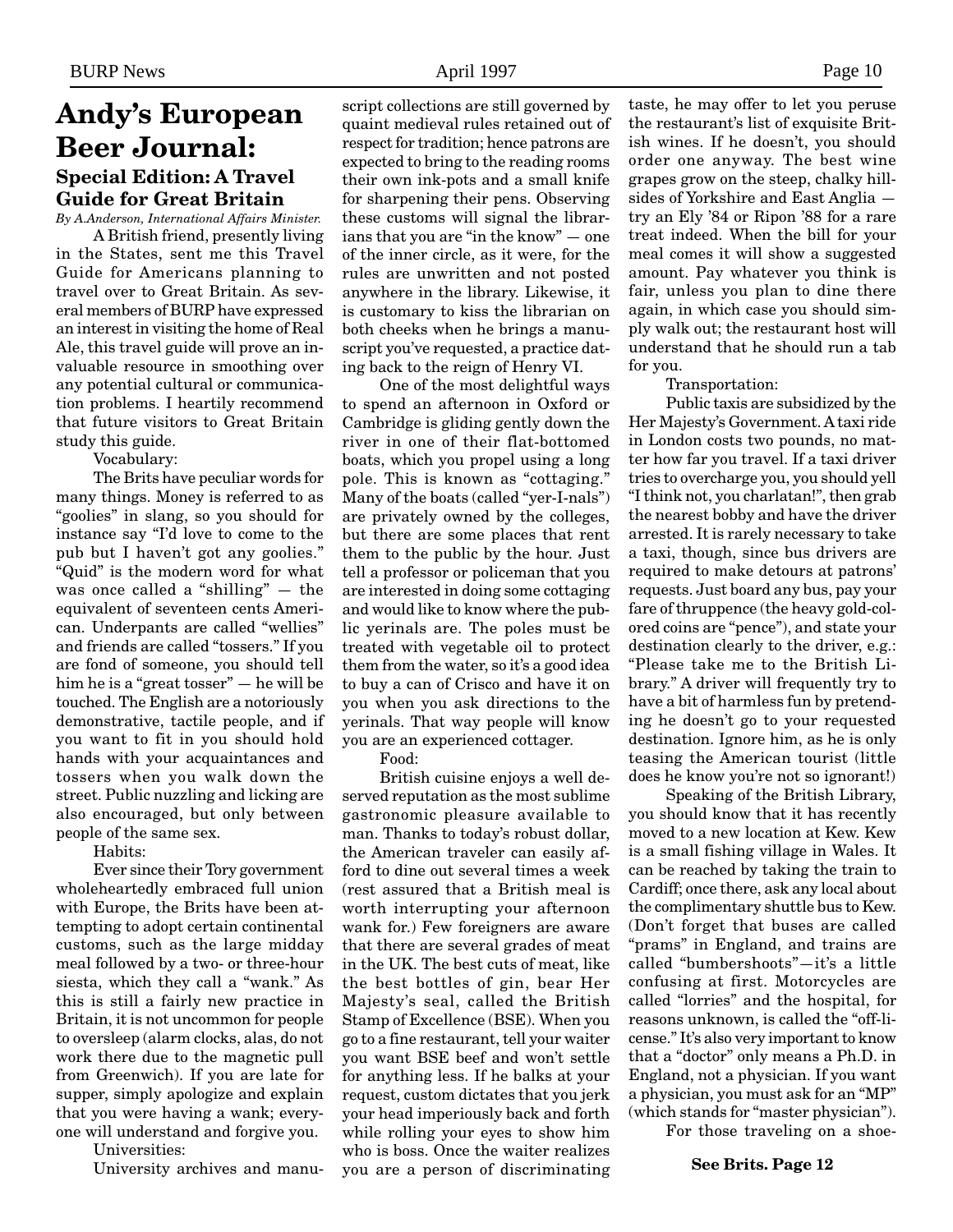## **Best of the (other) Newsletters**

*By Bob Cooke, BURP Copy Editor.*

This month I'll try to catch up on back issues of BFD newsletters (The Journal of New Hampshire's Brew Free or Die Homebrew Club).

May '96 Julian Zelazny reports on the joys of simultaneously consuming beer and chocolate. (His personal initiation into this activity came about while watching the Patriots lose another game, drinking copious quantities of Catamount Amber, and not being cognizant that his hand was on auto-pilot for the bowl of M&M's)

Sep '96 —The BFD web page is at http:\\www.bfd.org

—The BFD club maintains a yeast culture bank and distributes cultures appropriate to upcoming beer style competitions. They use a two tube distribution system: tube 1 is the culture; tube 2 is a starting medium. Cost is \$2 but fees are reduced for returning old tubes.

—Club will tour the Redhook Brewery which is about to start operation at the Pease Tradeport. It's a 100 barrel system, run by only one brewer, all computer controlled and built into one console with three monitors. The entire bottling line will be run by three people. (The brewery charged the club for the tour.)

—The members of BFD and the Boston Wort Processors provided a majority of judges for the second annual World Homebrew competition. The contest evaluated over 800 beers, and selected nine that will go to be brewed in 10-barrel batches at the Boston Beer Company's pilot brewery in Jamaica Plain, MA.

Dec '96 —Honey Trivia for Mead Heads: How many flowers must honey bees tap to make one pound of honey? *Two million.* How far does a hive of bees fly to bring you one pound of honey? *over 55,000 miles* How much honey does the average worker honey bee make in her lifetime? *1/12 teaspoon H*ow much honey would it take to fuel a bee's flight around the world? *about one ounce* Why are honeybees sometimes called "white man's flies" ? *North American natives*

*called honey bees this because they were brought to North America by European colonists.*

—Jim Snow's 2-week business trip to Korea, Taiwan, and Singapore provided the following assessment: Korea has three principal brewing companies, none are really anything special - sort of the local Budweiser; the only brand of beer seen in Taiwan was called Taiwan Beer, it had slightly more hop bitterness and flavor than the Korean brands; Singapore was a pleasant surprise with Tiger lager, another lager called Anchor Beer, Guiness's Foreign style stout, and a Paulaner brewpub which was apparently part of the chain of over 1000 Paulaner brewpubs in Germany (the dunkels was reported as being refreshingly similar to the Paulaner beer in Munich and at \$16 per liter, a beer to be appreciated).

—BFD carried an article on sparging, copied verbatim from an article entitled *How's That Sparge?* by Stephen Klump in the Ann Arbor Brewer's Guild, The Herald Trubune. [BC note: if BFD can plagiarize, I can too !]

"I want to highlight the temperature control of a somewhat neglected part of an all-grain experience, namely the sparge. I was first clued into the fact that the temperature of the mash (grain bed) was important during a conversation with Jeff Renner. Many meetings ago, he suggested to me that insulation of the lauter tun was key to keeping the mash warm during the sparge. Well, I wanted to see just what temperature I was getting and stuck a thermometer down into the grain bed during sparge. Was I surprised at what I found! The mash temperature was not the idealized 165-170 deg F. It was closer to the 150 deg F and at one point dropped to 145!!! (Mind you, this was using sparge water at the recommended 170 deg F.)

Why do you need a grain-bed temperature in the 165-175 deg F range? First, the warmer temperature will allow for more extract to dissolve, thus increasing your extraction rate. Second, the warmer temperatures will inhibit any more enzymatic activity. Ever had a big-body mash at 158, only

to find your FG was around 1.010? It is possible that your sparge was still alive and well with amylase further converting the sugars during the sparging.

It is recommended in the brewing books that a mash-out of 168- 170 deg F for 10 minutes is needed to kill all enzyme activity. This does help, but keeping the mash at 165-175 will nail the lids on the enzymes' coffin.

What can be done to ensure that your grain-bed will be of sufficient temperature? Get three thermometers. Put one in the sparge water pot, one inside the lauter-tun grain-bed, and one in the brew kettle to see how warm the temperatures actually are. Adjust the sparge water temperature to keep the grain-bed at 165-175. Also, insulate your mash-tun. Wrap a towel around it if you don't have any other materials. These are several commercially available insulation materials that could be adapted for use.

Checking the temperature of the run-off will give you an idea if things are going well. A run-off temp of 130 deg means your mash is too cold. A temp of 150-155 means that things are pretty much on track. Good luck and happy brewing! Cheers!"

Feb '97 —BFD reprints this news from the Mendocino Brewing Company Brewsletter vol. 15, #1: "Many of you may have already heard, or even tasted, Anchor's delicious rye whiskey, Old Potrero, distilled deep in the cellar of the brewery on Mariposa St. in San Francisco. Now, we hear that Fritz Maytag has started making gin as well. So, not to be outdone, MBC CEO Michael Laybourne, who started homebrewing in 55-gallon drums back when it was mostly legal, is said to be changing his name to Saucy Pierre and will be distilling alambic brandy out of a combination of two parts Eye of the Hawk Select Ale and one part sweat equity, flavored with cigars (mostly unsmoked) stolen from Masterbrewer Don Barkley's desk, and it will be called either ThunderBeer Part II, or Rodent's Kosher Potion Home Brew. Stay Tuned."

—Reprint from Celis Brewery News winter 1996 "Celis beer will be moving back into the east. In 1997